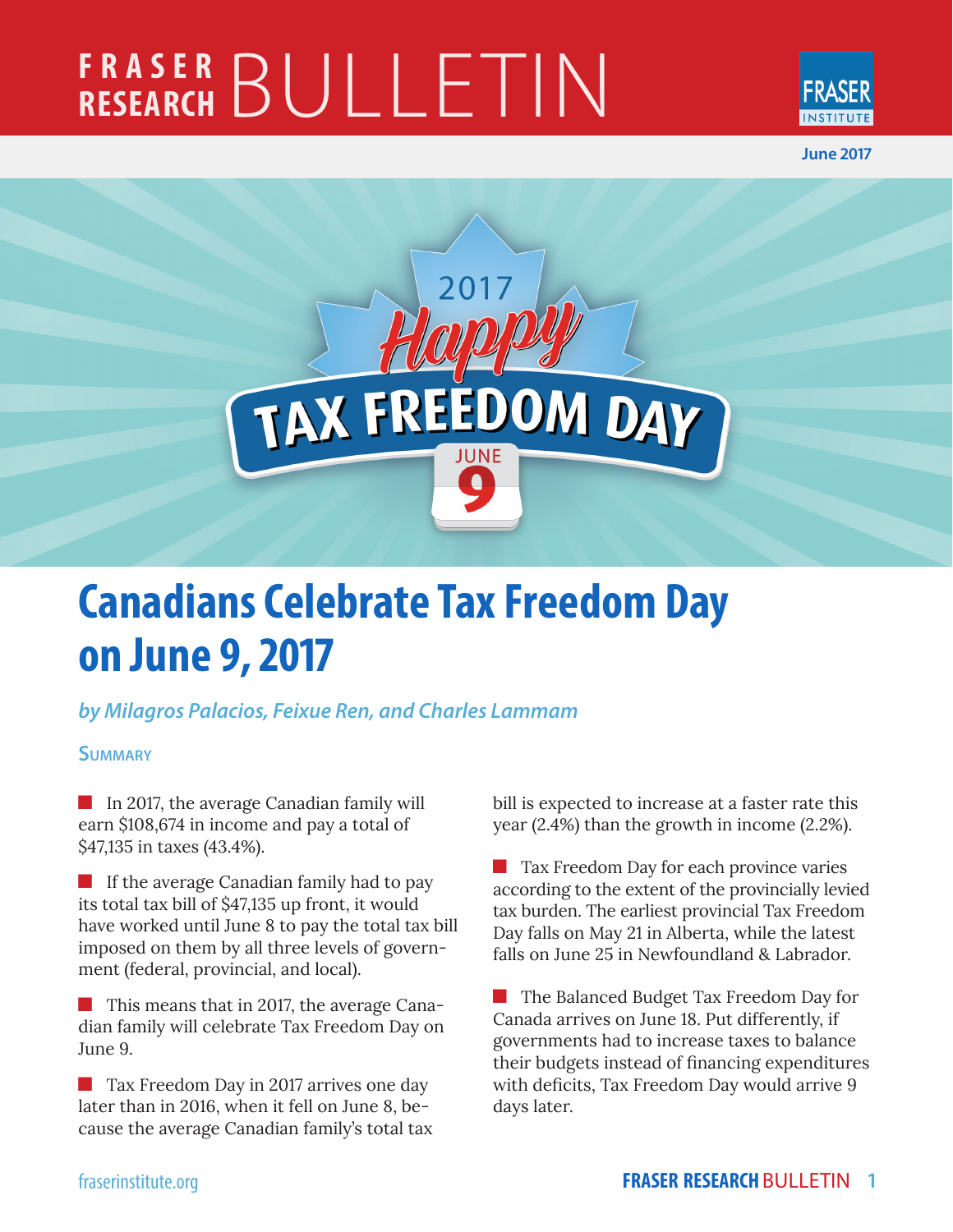# **Introduction**

It is difficult for ordinary Canadians to have a clear idea of how much total tax they really pay. Most Canadians would have little difficulty determining how much income tax they pay; a quick look at their income tax return or pay stub would suffice. The same is true for mandatory Employment Insurance (EI) and Canadian Pension Plan (CPP) premiums. However, there are a host of other taxes that are not so obvious. For instance, while Canadians are painfully aware of sales taxes, calculating the total amount paid would require people to track all of their purchases over the course of a year. Further, there is a class of taxes of which Canadians are largely unaware and which are built into the price of goods and services. The most notable of these "hidden" taxes are import duties, fuel taxes, carbon taxes, and excise taxes on tobacco and alcohol. Finally, most Canadians are unaware that they pay their employer's portion of payroll taxes, such as EI and CPP premiums, and other taxes levied on businesses. Although businesses pay these taxes directly, the cost of business taxation is ultimately passed onto ordinary Canadians.1

Each year, the Fraser Institute calculates Tax Freedom Day to provide a comprehensive and easily understood indicator of the overall tax burden faced by the average Canadian family. This publication presents preliminary calculations for Tax Freedom Day in 2017.2

# **Tax Freedom Day**

Tax Freedom Day is the day in the year when the average Canadian family has earned enough money to pay the taxes imposed on it by the three levels of Canadian government: federal, provincial, and local. In other words, if Canadians were required to pay all of their taxes up front, they would have to pay each and every dollar they earned to government prior to Tax Freedom Day.

Taxes used to compute Tax Freedom Day include income taxes, payroll taxes, health taxes, sales taxes, property taxes, profit taxes, taxes on the consumption of alcohol and tobacco, fuel taxes, motor vehicle licence fees, carbon taxes, import duties, natural resource fees, and a host of other levies.

In 2017, Canadians start working for themselves on June 9 (table 1). That is, Canadians must work until June 8 to pay the total tax bill imposed on them by all levels of government. From June 9 to the end of the year, taxpayers can use the income they earn as they please.

It is important to note that Tax Freedom Day is not intended to measure the benefits Canadians receive from governments in return for their taxes. Rather, it looks at the price that is paid for a product—government. Tax Freedom Day is not a reflection of the quality of the product, how much of it each of us receives, or whether we get our money's worth. These are questions only each of us can answer for ourselves.

Canadians can calculate their personal Tax Freedom Day using the Fraser Institute's Personal Tax Freedom Day Calculator at www.fraserinstitute.org.

<sup>&</sup>lt;sup>1</sup> See Clemens and Veldhuis (2003) for a discussion of who actually pays business taxes. See Ebrahimi and Vaillancourt (2016) and McKenzie and Ferede (2017) for empirical evidence in Canada on the incidence of business taxes.

 $<sup>2</sup>$  As is the case every year, Tax Freedom Day calculations</sup> are based on forecasts of personal income and federal and provincial budget tax revenue. When final revenue numbers become available at the end of each fiscal year and personal income data are updated by Statistics Canada, we revise our Tax Freedom Day calculations for previous years.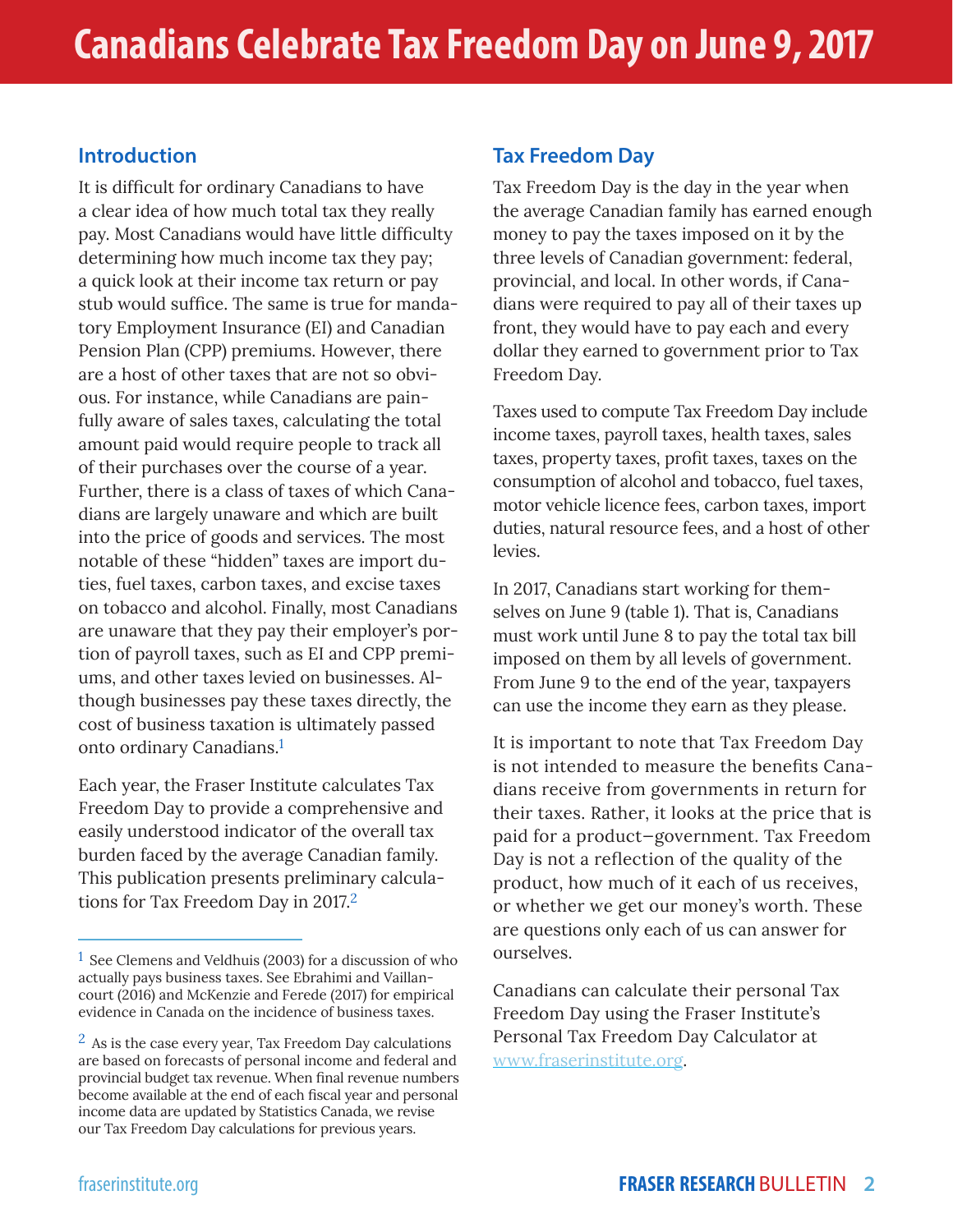# **Table 1: Tax Freedom Day**

|                                  | 1981          | 1985    | 1995    | 2000 <sup>re</sup> | 2005 <sup>re</sup> | 2010 <sup>re</sup> | 2015 <sup>re</sup> | 2016 <sup>re</sup> | 2017 <sup>pe</sup> |
|----------------------------------|---------------|---------|---------|--------------------|--------------------|--------------------|--------------------|--------------------|--------------------|
| Newfoundland & Labrador          | <b>May 18</b> | May 09  | May 24  | June 10            | July 01            | July 09            | June 19            | June 23            | June 25            |
| <b>Prince Edward Island</b>      | May 06        | June 07 | May 22  | May 29             | June 12            | May 31             | June 09            | June 03            | June 04            |
| Nova Scotia                      | May 11        | May 17  | May 31  | June 12            | June 20            | June 07            | June 14            | June 11            | June 11            |
| New Brunswick                    | May 06        | June 02 | June 01 | June 07            | June 10            | June 04            | June 10            | June 07            | June 09            |
| Quebec                           | June 07       | June 17 | June 09 | July 05            | June 30            | June 20            | June 28            | June 22            | June 21            |
| Ontario                          | May 29        | May 26  | June 08 | June 17            | June 16            | June 03            | June 09            | June 05            | June 07            |
| Manitoba                         | May 17        | May 05  | June 14 | June 18            | June 16            | June 07            | June 11            | June 05            | June 06            |
| Saskatchewan                     | May 24        | May 17  | June 20 | June 26            | June 29            | June 09            | May 31             | May 24             | May 29             |
| Alberta                          | May 30        | May 22  | June 02 | June 24            | June 16            | <b>May 25</b>      | May 22             | May 20             | May 21             |
| <b>British Columbia</b>          | June 09       | June 16 | June 12 | June 28            | June 22            | June 05            | June 09            | June 07            | June 04            |
| Canada                           | May 30        | June 06 | June 11 | June 25            | June 23            | June 09            | June 12            | June 08            | June 09            |
| <b>Without Natural Resources</b> |               |         |         |                    |                    |                    |                    |                    |                    |
| Newfoundland & Labrador          | May 17        | May 08  | May 23  | June 09            | June 22            | June 10            | June 13            | June 14            | June 17            |
| Saskatchewan                     | <b>May 15</b> | May 09  | June 13 | June 14            | June 16            | May 31             | May 27             | May 21             | May 26             |
| Alberta                          | May 06        | May 03  | May 24  | May 30             | May 26             | <b>May 16</b>      | May 20             | May 18             | <b>May 18</b>      |
| <b>British Columbia</b>          | June 06       | June 12 | June 08 | June 19            | June 15            | June 02            | June 07            | June 05            | June 02            |
| Canada                           | May 27        | June 04 | June 09 | June 21            | June 19            | June 06            | June 11            | June 07            | June 08            |

re = revised estimate; pe = preliminary estimate

Note: Data based on total taxes as a percentage of cash income for families with two or more individuals.

Source: The Fraser Institute's Canadian Tax Simulator, 2017.

# **A later Tax Freedom Day**

The latest Tax Freedom Day in Canadian history was in 2000, when it fell on June 25, almost two months later than in 1961 (May 3), the earliest year for which the calculation has been made. This year, Tax Freedom Day arrives on June 9, one day later than in 2016, when it fell on June 8.3 There are two main reasons for the

delay. First, Canada's economy is expected to improve in 2017, after two years of very weak growth. When the economy recovers and incomes increase, a family's tax burden tends to increase to a greater extent because of our progressive tax system. Household consumption also increases, which results in an increase in the amount of sales and other consumption taxes that Canadian families pay. Business profits rise as well, increasing the amount of profit taxes paid.

<sup>3</sup> In last year's Tax Freedom Day publication (Palacios, Lammam, and Ren, 2016), our preliminary calculations estimated a June 7 Tax Freedom Day for 2016. This year we recalculated Tax Freedom Day for 2016 using updated provincial and federal budget numbers and updated data from Statistics Canada. Our revised calculations show that Tax Freedom Day in 2016 fell on June 8 (table 1).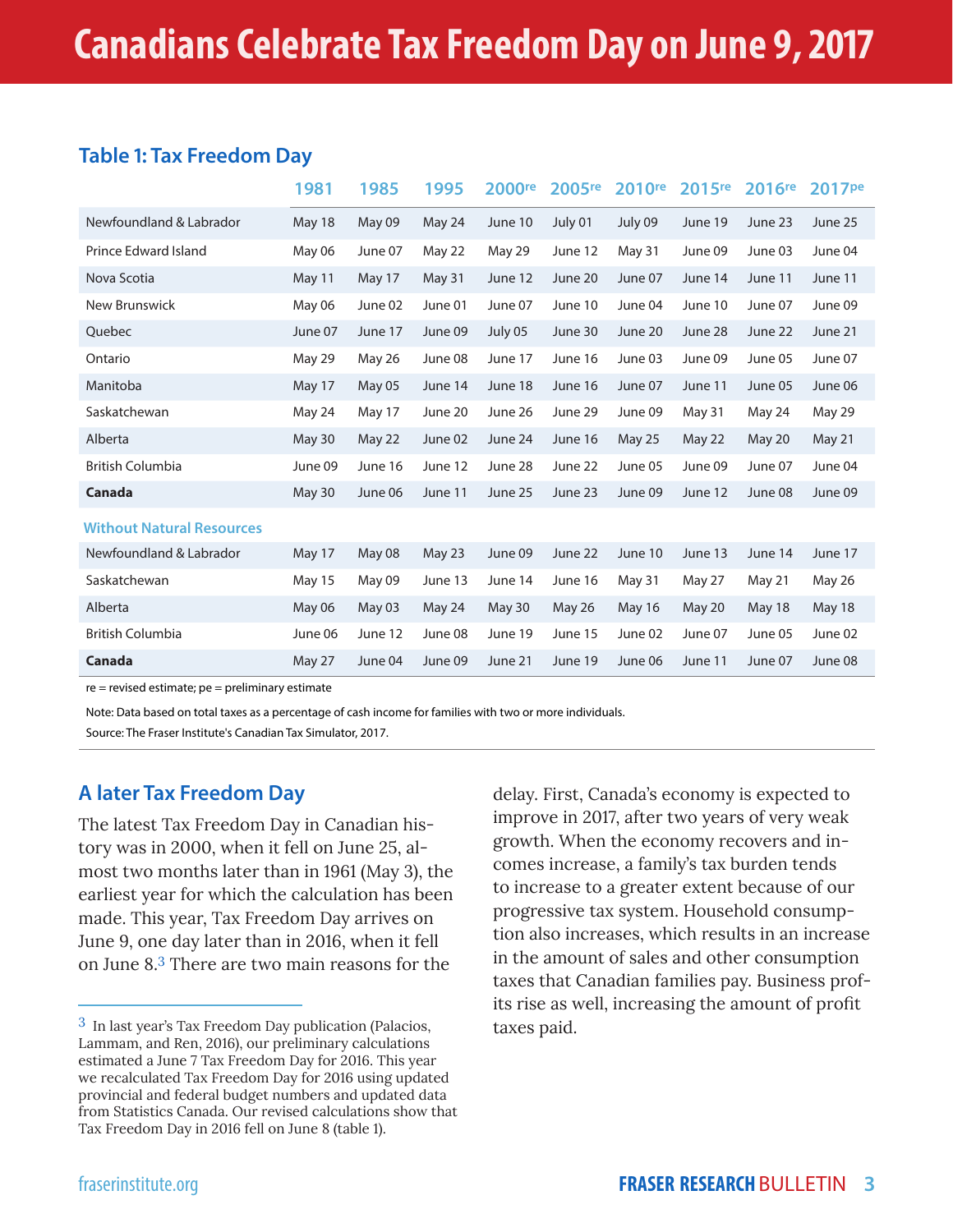| Table 2: Taxes of the average family (with two or more individuals), 2017, |  |
|----------------------------------------------------------------------------|--|
| preliminary estimates (\$ Cdn)                                             |  |

|                                                     | <b>NL</b> | PE            | <b>NS</b>            | <b>NB</b> | QC     | ON      | <b>MB</b> | <b>SK</b> | AB      | <b>BC</b> | <b>CDA</b> |
|-----------------------------------------------------|-----------|---------------|----------------------|-----------|--------|---------|-----------|-----------|---------|-----------|------------|
| Cash income                                         | 105,388   | 82,222        | 92,415               | 91,302    | 94,323 | 111,790 | 103,347   | 120,585   | 134,706 | 110,376   | 108,674    |
| Income taxes                                        | 17,598    | 11,662        | 15,307               | 13,154    | 14,841 | 15,034  | 15,894    | 16,822    | 21,040  | 14,378    | 15,854     |
| Payroll & health taxes                              | 8,234     | 6,314         | 7,053                | 7,488     | 9,992  | 10,391  | 7,887     | 8,127     | 9,110   | 9,494     | 9,809      |
| Sales taxes                                         | 9,139     | 6,399         | 7,391                | 7,224     | 7,285  | 7,923   | 7,722     | 8,510     | 3,639   | 6,768     | 7,302      |
| Property taxes                                      | 2,010     | 2,614         | 3,001                | 3,729     | 3,482  | 5,038   | 3,040     | 3,105     | 4,499   | 4,504     | 4,229      |
| Profits taxes                                       | 3,599     | 3,452         | 3,533                | 3,017     | 3,876  | 4,601   | 3,283     | 4,523     | 4,109   | 4,558     | 4,208      |
| Liquor, tobacco, amusement,<br>& other excise taxes | 3,364     | 2,043         | 2,433                | 2,473     | 1,987  | 2,141   | 2,695     | 3,060     | 3,377   | 2,752     | 2,417      |
| Fuel, motor vehicle licence,<br>& carbon taxes      | 1,960     | 933           | 1,146                | 1,496     | 1,329  | 1,430   | 1,077     | 1,823     | 1,877   | 1,626     | 1,486      |
| Other taxes                                         | 1,714     | 864           | 482                  | 717       | 703    | 976     | 1,965     | 1,238     | 2,270   | 1,433     | 1,138      |
| Import duties                                       | 359       | 270           | 313                  | 300       | 316    | 377     | 353       | 420       | 508     | 382       | 375        |
| Natural resource levies                             | 2,335     | $\mathbf{0}$  | 35                   | 115       | 191    | 24      | 43        | 1,197     | 1,005   | 580       | 317        |
| <b>Total tax bill</b>                               |           | 50,312 34,551 | 40,693 39,713 44,003 |           |        | 47,935  | 43,958    | 48,826    | 51,433  | 46,473    | 47,135     |

Note: Payroll taxes include social security and pension deductions.

Source: The Fraser Institute's Canadian Tax Simulator, 2017.

Tax Freedom Day also comes later in 2017 because some Canadian governments have increased taxes.4

It is important to note that Tax Freedom Day calculations are based on forecasts of personal income and budget forecasts of federal and provincial tax revenue. When final revenue numbers become available at the end of each fiscal year and personal income data are updated by Statistics Canada, we revise our Tax Freedom Day calculations for previous years. If federal and provincial revenue or personal income ends up lower (or higher) than currently projected, the 2017 Tax Freedom Day will change when the preliminary estimates are revised.

# **Income and the average family's total tax bill**

Table 2 displays the taxes and income of the average family in Canada and in each of the provinces.5 In 2017, the average Canadian family (with two or more individuals) will earn \$108,674 in cash income and pay a total of \$47,135 in taxes.<sup>6</sup>

<sup>4</sup> For instance, in 2017 British Columbia increased tobacco taxes; Alberta introduced a new carbon levy; Saskatchewan increased its provincial sales tax (PST) rate and base, the corporate capital tax rate on large financial institutions, tobacco taxes, liquor mark-ups, and the education property tax (Saskatchewan did decrease some taxes but taken together with the increases the net effect is higher taxes); and Ontario introduced a non-resident speculation tax and a new cap-and-trade system and increased tobacco taxes. A complete delineation of tax changes is available in the 2017 federal and provincial budgets.

<sup>5</sup> The average family income displayed throughout the report is not the true average of all families in a particular jurisdiction. Rather, the average income is determined by a sample of families that excludes those with incomes that are either significantly above or below the average. This is done to adjust for outliers.

<sup>6</sup> For a definition and explanation of cash income, see the methodology section at the end of this publication.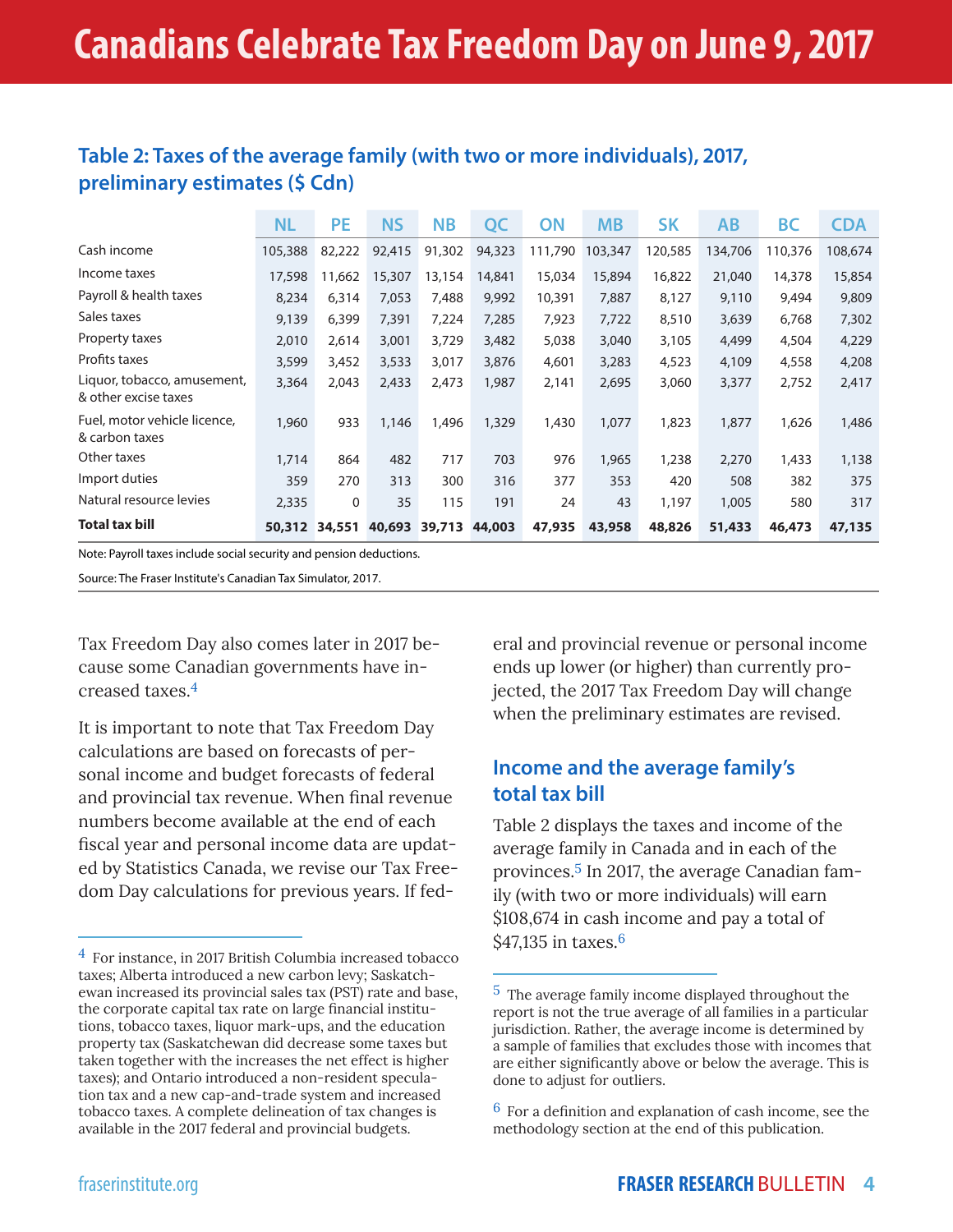# **Table 3: Taxes of the average family (with two or more individuals), 2016, revised estimates (\$ Cdn)**

|                                                       | <b>NL</b> | <b>PE</b>   | <b>NS</b> | <b>NB</b> | QC     | <b>ON</b> | <b>MB</b> | <b>SK</b> | <b>AB</b> | <b>BC</b> | <b>CDA</b> |
|-------------------------------------------------------|-----------|-------------|-----------|-----------|--------|-----------|-----------|-----------|-----------|-----------|------------|
| Cash income                                           | 103,267   | 80,861      | 90,316    | 89,188    | 93,781 | 109,467   | 101,675   | 118,628   | 132,170   | 106,134   | 106,293    |
| Income taxes                                          | 17,020    | 11,420      | 14,631    | 12,637    | 14,697 | 14,271    | 15,334    | 16,667    | 20,788    | 13,984    | 15,312     |
| Payroll & health taxes                                | 8,165     | 6,396       | 7,073     | 7,485     | 10,323 | 10,365    | 7,948     | 8,296     | 9,254     | 9,528     | 9,874      |
| Sales taxes                                           | 8,358     | 5,843       | 7,203     | 6,557     | 7,220  | 7,625     | 7,577     | 6,304     | 3,559     | 6,480     | 6,991      |
| Property taxes                                        | 2,067     | 2,571       | 2,955     | 3,665     | 3,513  | 4,976     | 3,024     | 3,113     | 4,467     | 4,631     | 4,189      |
| Profits taxes                                         | 3,208     | 3,435       | 3,541     | 2,979     | 3,892  | 4,602     | 3,158     | 4,634     | 3,888     | 4,342     | 4,116      |
| Liquor, tobacco, amuse-<br>ment, & other excise taxes | 3,364     | 2,084       | 2,442     | 2,441     | 2,065  | 2,178     | 2,700     | 3,011     | 3,406     | 2,731     | 2,441      |
| Fuel, motor vehicle licence,<br>& carbon taxes        | 2,193     | 946         | 1,129     | 1,509     | 1,329  | 1,026     | 1,079     | 1,747     | 1,374     | 1,599     | 1,283      |
| Other taxes                                           | 1,717     | 850         | 462       | 691       | 655    | 955       | 1,932     | 1,210     | 2,230     | 1,386     | 1,100      |
| Import duties                                         | 396       | 304         | 346       | 331       | 359    | 420       | 393       | 474       | 570       | 419       | 417        |
| Natural resource levies                               | 2,555     | $\mathbf 0$ | 33        | 129       | 186    | 25        | 46        | 1,029     | 667       | 655       | 286        |
| <b>Total tax bill</b>                                 | 49,043    | 33,850      | 39,814    | 38,426    | 44,238 | 46,441    | 43,190    | 46,485    | 50,204    | 45,754    | 46,009     |

Note: Payroll taxes include social security and pension deductions.

Source: The Fraser Institute's Canadian Tax Simulator, 2017.

# **Table 4: Difference in the average family's tax bill between 2017 and 2016 (\$ Cdn)**

|                                                     | <b>NL</b>    | <b>PE</b> | <b>NS</b>      | <b>NB</b> | QC          | ON    | <b>MB</b> | <b>SK</b> | <b>AB</b> | <b>BC</b> | <b>CDA</b> |
|-----------------------------------------------------|--------------|-----------|----------------|-----------|-------------|-------|-----------|-----------|-----------|-----------|------------|
| Cash income                                         | 2,121        | 1,361     | 2,098          | 2,114     | 542         | 2,323 | 1,672     | 1,957     | 2,537     | 4,242     | 2,382      |
| Income taxes                                        | 577          | 241       | 676            | 516       | 144         | 764   | 560       | 155       | 252       | 393       | 542        |
| Payroll & health taxes                              | 69           | $-81$     | $-20$          | 2         | $-331$      | 27    | $-61$     | $-169$    | $-144$    | $-35$     | $-65$      |
| Sales taxes                                         | 782          | 556       | 188            | 667       | 65          | 298   | 145       | 2,206     | 79        | 288       | 311        |
| Property taxes                                      | $-56$        | 43        | 46             | 64        | $-31$       | 62    | 17        | -8        | 32        | $-127$    | 40         |
| Profits taxes                                       | 391          | 17        | $-8$           | 38        | $-16$       | $-2$  | 125       | $-110$    | 221       | 216       | 92         |
| Liquor, tobacco, amusement,<br>& other excise taxes | $\mathbf{0}$ | $-42$     | $-9$           | 32        | $-77$       | $-37$ | $-5$      | 49        | $-30$     | 21        | $-24$      |
| Fuel, motor vehicle licence,<br>& carbon taxes      | $-233$       | $-13$     | 17             | $-13$     | $\mathbf 0$ | 404   | $-3$      | 76        | 503       | 28        | 204        |
| Other taxes                                         | $-3$         | 14        | 20             | 26        | 48          | 21    | 34        | 28        | 40        | 47        | 38         |
| Import duties                                       | $-38$        | $-34$     | $-33$          | $-32$     | $-43$       | $-43$ | $-41$     | $-54$     | $-62$     | $-37$     | $-42$      |
| Natural resource levies                             | $-220$       | 0         | $\overline{2}$ | $-14$     | 5           | $-1$  | $-3$      | 168       | 337       | $-74$     | 31         |
| <b>Total tax bill</b>                               | 1,269        | 701       | 878            | 1,287     | $-236$      | 1,494 | 768       | 2,341     | 1,229     | 719       | 1,126      |

Note: Numbers may not add due to rounding.

Source: The Fraser Institute's Canadian Tax Simulator, 2017.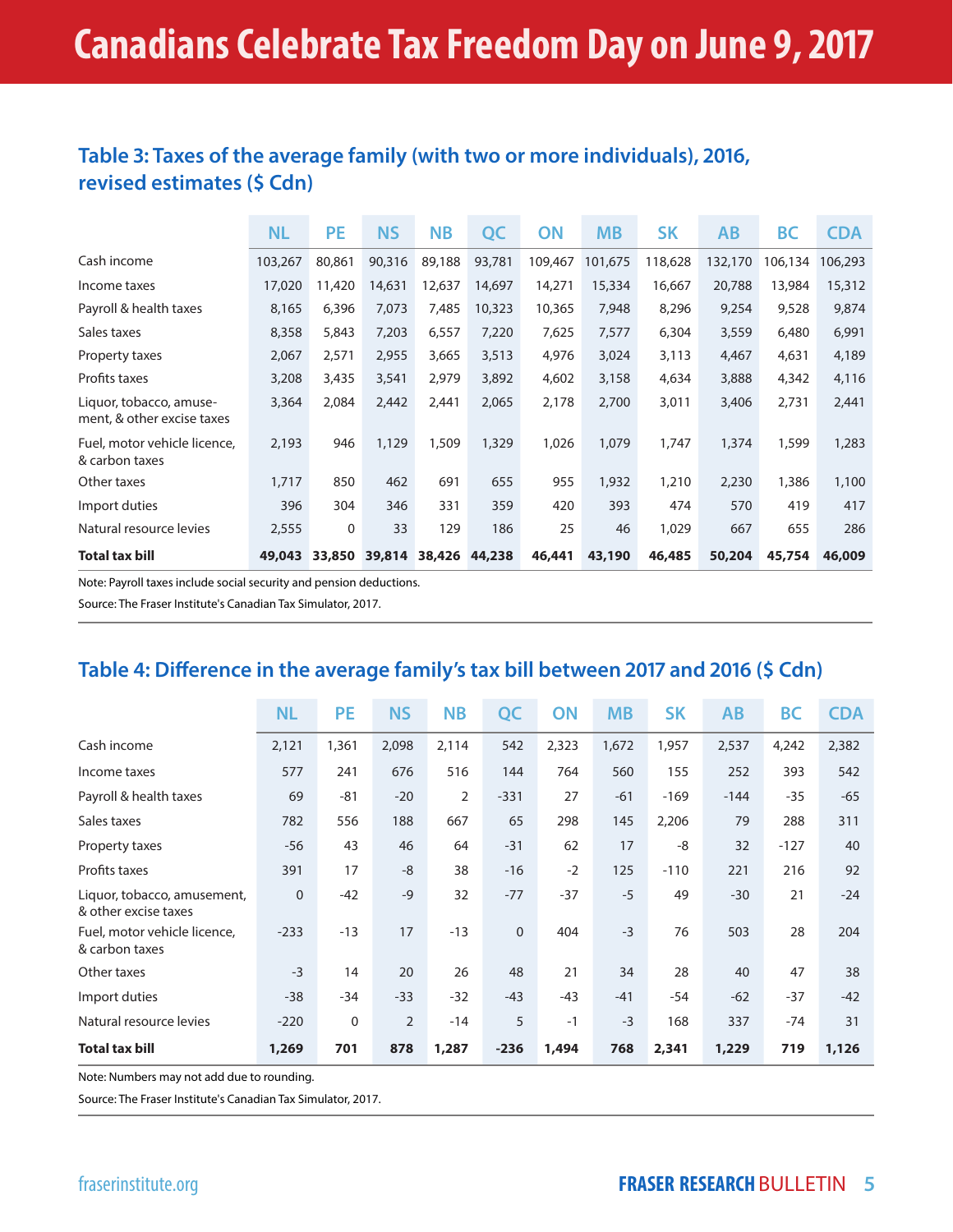Put differently, the total tax bill of the average Canadian family in 2017 will amount to 43.4% of its income (table 8).

Between 2016 and 2017, the total tax bill of the average Canadian family increased by 2.4% (\$1,126). This compares to a smaller percentage increase in cash income of 2.2% (\$2,382) (table 4).

The largest increase among the myriad taxes comes in the form of income taxes—up \$542 for the average Canadian family (table 4). Other notable increases come in the form of sales taxes (\$311), fuel, motor vehicle, and carbon taxes (\$204), and profit taxes (\$92). The taxes that decreased between 2016 and 2017 for the average Canadian family were liquor, tobacco, amusement, and other excise taxes; payroll and health taxes; $\frac{7}{7}$  and import duties (table 4).

# **Table 5: Tax Freedom Days including government deficits, 2017, preliminary estimates**

|            | Tax            | <b>Balanced</b>    | <b>Total</b> |
|------------|----------------|--------------------|--------------|
|            | <b>Freedom</b> | <b>Budget Tax</b>  | increase     |
|            | <b>Day</b>     | <b>Freedom Day</b> | (days)       |
| <b>NL</b>  | June 25        | July 15            | 20           |
| PE         | June 04        | June 11            | 7            |
| <b>NS</b>  | June 11        | June 17            | 6            |
| <b>NB</b>  | June 09        | June 19            | 10           |
| QC         | June 21        | June 26            | 5            |
| ON         | June 07        | June 14            | 7            |
| <b>MB</b>  | June 06        | June 19            | 13           |
| <b>SK</b>  | May 29         | June 10            | 12           |
| AB         | May 21         | June 13            | 23           |
| BC         | June 04        | June 11            | 7            |
| <b>CDA</b> | June 09        | June 18            | 9            |

Sources: The Fraser Institute's Canadian Tax Simulator, 2017; 2017 Federal and Provincial Budgets; calculations by authors.

 $7$  The payroll tax reduction is driven by the reduction in the Employment Insurance contribution rate from \$1.88 per \$100 to \$1.63 per \$100 in 2017.

# **Tax Freedom Day by province**

Tax Freedom Day for each province varies according to the extent of the provincially levied tax burden (table 1). This year, the earliest provincial Tax Freedom Day falls on May 21 in Alberta; the latest in Newfoundland & Labrador on June 25.8

Compared to last year, Tax Freedom Day comes later in 2017 for all but two provinces. This means that most Canadians will work more for the government and less for themselves and their families this year. The largest delay in Tax Freedom Day among the provinces occurs in Saskatchewan, where taxpayers must wait an additional five days to celebrate Tax Freedom Day. Taxpayers in Ontario, New Brunswick, and Newfoundland & Labrador wait two extra days to celebrate Tax Freedom Day this year. The delay in Prince Edward Island, Manitoba, and Alberta is one day. Taxpayers in Nova Scotia celebrate Tax Freedom Day on the same day as last year.

Quebec and British Columbia are the only provinces where Tax Freedom Day comes earlier this year. In Quebec, Tax Freedom Day is one day earlier, in part due to tax reductions. While BC's Tax Freedom Day comes three days earlier, this result is based on the province's February budget, before the election in May. At the time of writing, the BC NDP and the Green Party have struck a power-sharing agreement that proposes several significant tax changes including increases to personal income taxes, business taxes, and carbon taxes. If these tax increases are included in the calculations, Tax Freedom Day would likely come later in BC.

<sup>8</sup> Please note the tax data used for Quebec in this year's report is based on consolidated budget forecasts, not the general revenue fund, as was used in previous years.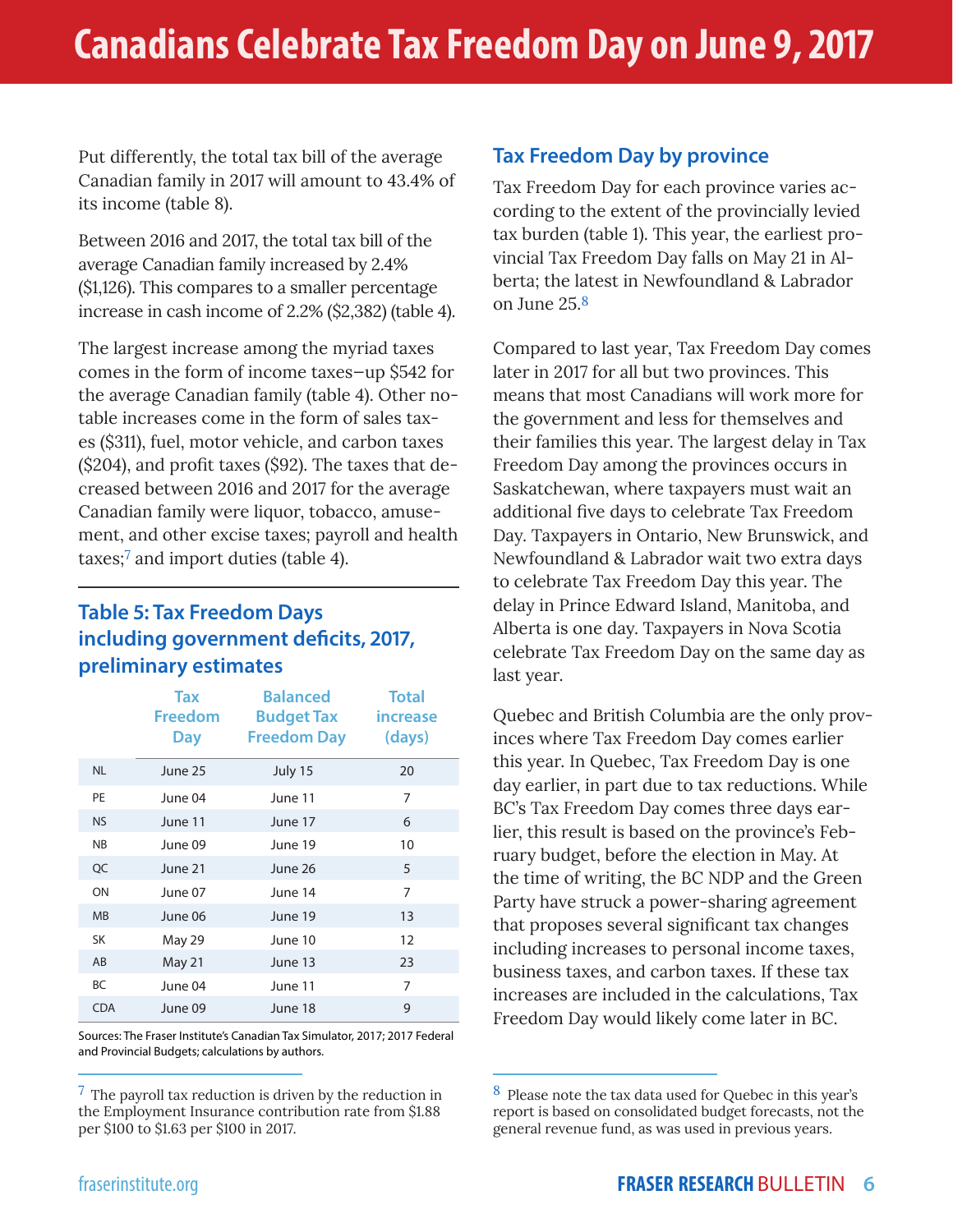# **Table 6: Average income and tax for three different types of family, 2017, preliminary estimates (\$ Cdn)**

#### **1. Families and unattached individuals**

|                                           | NL     | <b>PE</b> | <b>NS</b> | <b>NB</b> | ОС     | ΟN     | МB     | SΚ     | AB      | ВC     | <b>CDA</b> |
|-------------------------------------------|--------|-----------|-----------|-----------|--------|--------|--------|--------|---------|--------|------------|
| Avg. cash income                          | 84,124 | 65.464    | 71,205    | 72.712    | 72.149 | 89,869 | 80,941 | 92,979 | 108,984 | 82.142 | 85,055     |
| Total tax                                 | 39,093 | 26.997    | 30,144    | 29,850    | 33,564 | 38,731 | 33,125 | 36,226 | 40,756  | 33,919 | 36,251     |
| Tax rate                                  | 46.5%  | 41.2%     | 42.3%     | 41.1%     | 46.5%  | 43.1%  | 40.9%  | 39.0%  | 37.4%   | 41.3%  | 42.6%      |
| Tax rate (excluding<br>natural resources) | 44.3%  | 41.2%     | 42.3%     | 40.9%     | 46.3%  | 43.1%  | 40.9%  | 38.0%  | 36.6%   | 40.8%  | 42.3%      |

#### **2. Families with two or more individuals**

|                                           | NL      | PF.    | ΝS     | <b>NB</b> | OC     | ΟN      | <b>MB</b> | SΚ      | AB      | ВC      | <b>CDA</b> |
|-------------------------------------------|---------|--------|--------|-----------|--------|---------|-----------|---------|---------|---------|------------|
| Avg. cash income                          | 105,388 | 82,222 | 92,415 | 91,302    | 94,323 | 111,790 | 103,347   | 120,585 | 134,706 | 110,376 | 108.674    |
| Total tax                                 | 50,312  | 34.551 | 40,693 | 39,713    | 44,003 | 47,935  | 43,958    | 48,826  | 51,433  | 46.473  | 47.135     |
| Tax rate                                  | 47.7%   | 42.0%  | 44.0%  | 43.5%     | 46.7%  | 42.9%   | 42.5%     | 40.5%   | 38.2%   | 42.1%   | 43.4%      |
| Tax rate (excluding<br>natural resources) | 45.5%   | 42.0%  | 44.0%  | 43.4%     | 46.4%  | 42.9%   | 42.5%     | 39.5%   | 37.4%   | 41.6%   | 43.1%      |

#### **3. Families of four (parents and two children under 18)**

|                                           | NL      | <b>PE</b> | ΝS      | <b>NB</b> | OC      | ΟN      | <b>MB</b> | <b>SK</b> | AB      | ВC      | <b>CDA</b> |
|-------------------------------------------|---------|-----------|---------|-----------|---------|---------|-----------|-----------|---------|---------|------------|
| Avg. cash income                          | 146,778 | 93.083    | 115,131 | 121,563   | 114,077 | 127,968 | 125,508   | 144,409   | 159,811 | 129,734 | 127,814    |
| <b>Total tax</b>                          | 70,302  | 33,625    | 53,802  | 51,855    | 50,983  | 48,945  | 52,000    | 55,754    | 60,333  | 48.871  | 51,336     |
| Tax rate                                  | 47.9%   | 36.1%     | 46.7%   | 42.7%     | 44.7%   | 38.2%   | 41.4%     | 38.6%     | 37.8%   | 37.7%   | 40.2%      |
| Tax rate (excluding<br>natural resources) | 45.6%   | 36.1%     | 46.7%   | 42.5%     | 44.5%   | 38.2%   | 41.4%     | 37.5%     | 36.9%   | 37.1%   | 39.8%      |

Source: The Fraser Institute's Canadian Tax Simulator, 2017.

There is an unresolved debate as to whether natural resource royalties are actually a tax, or simply the conversion of a balance sheet asset ("public asset") into an income stream. This debate is not one we attempt to resolve in our annual calculations. For this reason, we provide two sets of Tax Freedom Days for provinces with significant natural resources, one including and one excluding resource royalties. If natural resource revenues are excluded, Tax Freedom Day is eight days earlier in Newfoundland & Labrador, three days earlier in Alberta and Saskatchewan, and two days earlier in British Columbia (table 1).

# **Balanced Budget Tax Freedom Day**

Canadians may be thinking about the economic and tax implications of budget deficits since the federal government and half of the provinces (Newfoundland & Labrador, New Brunswick, Manitoba, Saskatchewan, and Alberta) are forecasting budget deficits this year.9 Specifically, the federal government alone is projecting a

<sup>9</sup> British Columbia, Ontario, Quebec, Nova Scotia and Prince Edward Island are expecting to balance their operating budget but will still accumulate net debt because these provinces separate their annual spending (the operating budget) from long-term spending (the capital budget). For further discussion, see Wen (2014).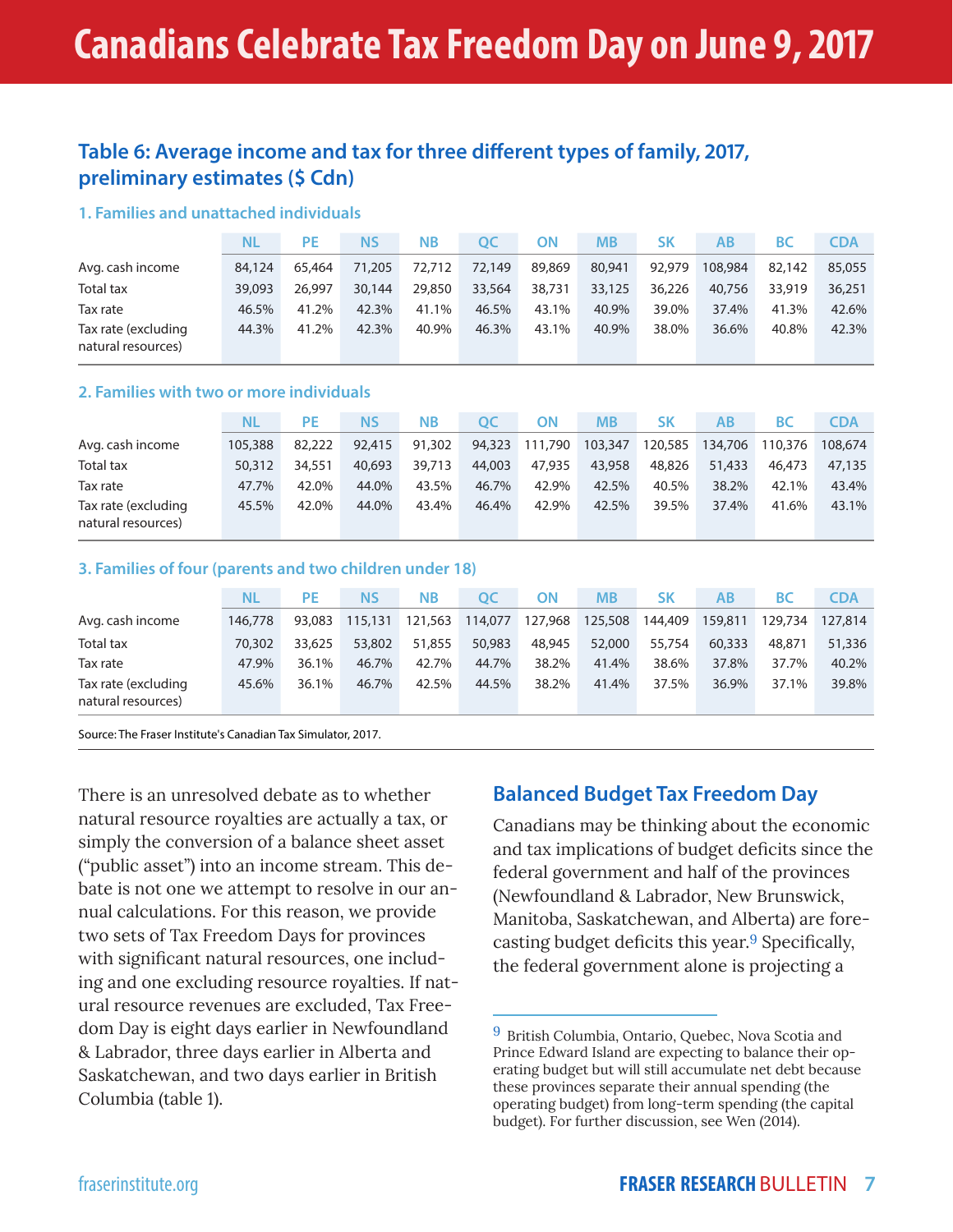# **Table 7: Breakdown of the average family's tax bill by level of government, 2017, preliminary estimate**

|            |        | <b>Federal</b> |        | <b>Provincial</b> |       | Local      | <b>Tax bill</b> |
|------------|--------|----------------|--------|-------------------|-------|------------|-----------------|
|            | \$     | % of total     | \$     | % of total        | \$    | % of total | \$              |
| <b>NL</b>  | 24,234 | 50.5%          | 21,628 | 45.1%             | 2,115 | 4.4%       | 47,977          |
| PE         | 18,109 | 52.4%          | 15,654 | 45.3%             | 788   | 2.3%       | 34,551          |
| <b>NS</b>  | 21,277 | 52.3%          | 16,337 | 40.2%             | 3,043 | 7.5%       | 40,657          |
| <b>NB</b>  | 20,722 | 52.3%          | 16,614 | 42.0%             | 2,261 | 5.7%       | 39,598          |
| QC         | 19,434 | 44.4%          | 20,824 | 47.5%             | 3,554 | 8.1%       | 43,812          |
| ON         | 25,383 | 53.0%          | 17,812 | 37.2%             | 4,717 | 9.8%       | 47,911          |
| <b>MB</b>  | 22,750 | 51.8%          | 18,038 | 41.1%             | 3,128 | 7.1%       | 43,916          |
| <b>SK</b>  | 26,862 | 56.4%          | 17,572 | 36.9%             | 3,194 | 6.7%       | 47,628          |
| AB         | 32,426 | 64.3%          | 14,254 | 28.3%             | 3,748 | 7.4%       | 50,428          |
| <b>BC</b>  | 25,568 | 55.7%          | 17,525 | 38.2%             | 2,800 | 6.1%       | 45,893          |
| <b>CDA</b> | 24,476 | 52.3%          | 18,558 | 39.6%             | 3,784 | 8.1%       | 46,817          |

Notes:

(1) The average family with two or more individuals.

(2) The total tax bill presented on this table excludes natural resource levies. For this reason, this differs from the one shown on table 2.

Source: The Fraser Institute's Canadian Tax Simulator, 2017.

\$28.5 billion deficit this year while the provinces are cumulatively forecasting deficits amounting to \$12.8 billion.10

Of course, today's deficits must one day be paid for by taxes. Deficits should therefore be considered as deferred taxation. For this reason, we calculate a Balanced Budget Tax Freedom Day, the day on which average Canadians would start working for themselves if governments were obliged to cover current expenditures with current taxation.

Table 5 presents Balanced Budget Tax Freedom Days for Canada and the provinces. Balanced Budget Tax Freedom Day for Canada arrives on June 18. Put differently, if governments had to

increase taxes to balance their budgets instead of financing expenditures with deficits, Tax Freedom Day would arrive 9 days later.

Among the provinces, the latest Balanced Budget Tax Freedom Day in Newfoundland & Labrador falls on July 15, which is 20 days later than Tax Freedom Day. Notably, the Balanced Budget Tax Freedom Day is considerably later for several other provinces including Alberta (23 days later), Manitoba (13 days later), Saskatchewan (12 days later), and New Brunswick (10 days later) than their Tax Freedom Days.

 $10$  The cumulative deficit figure only includes those provinces with forecasted deficits for 2017/18.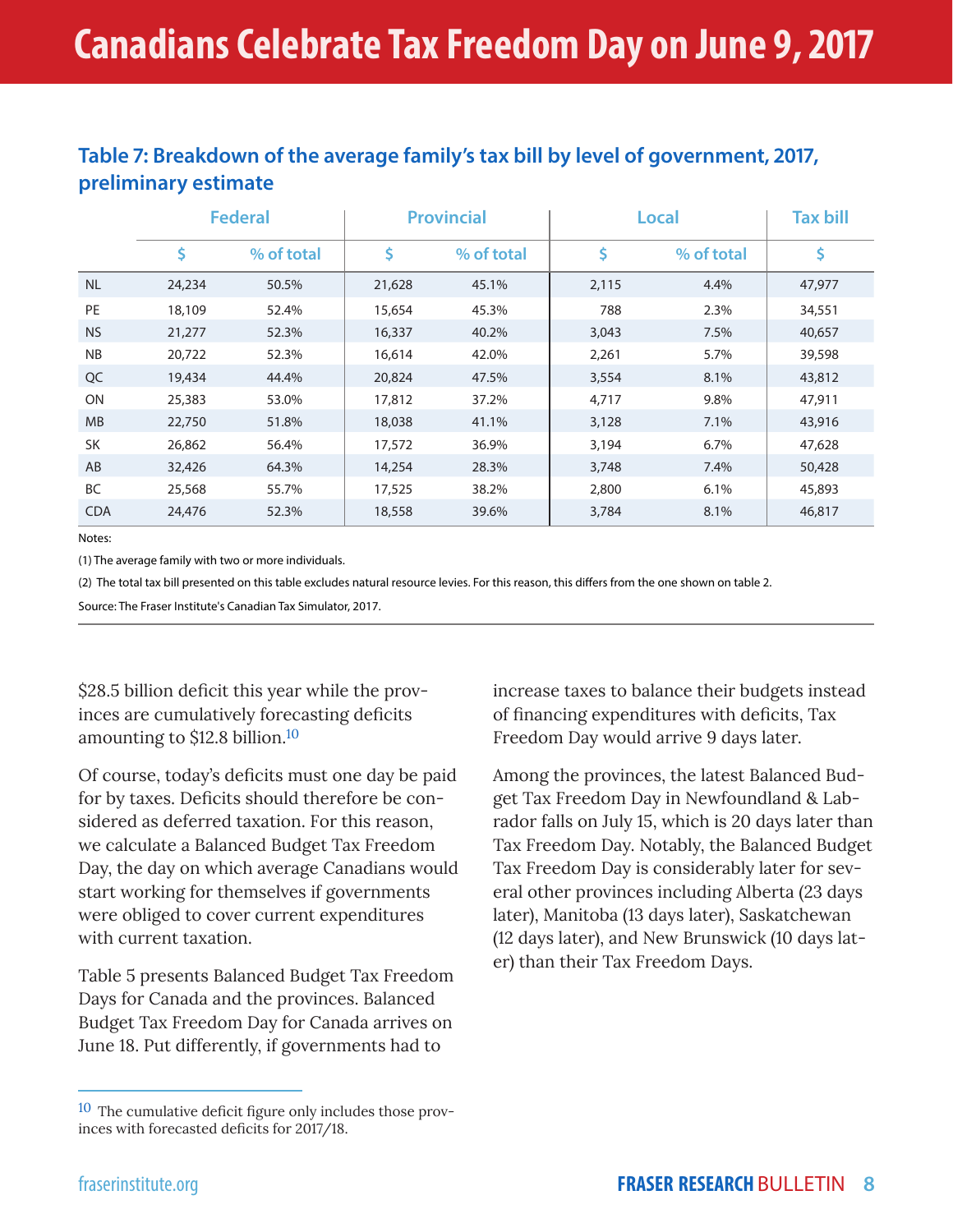# **Table 8: Tax rates (percent)**

|                                  | 1981 | 1985 | 1995 | 2000 <sup>re</sup> | $2005$ <sup>re</sup> | 2010 <sup>re</sup> | 2015 <sup>re</sup> | 2016 <sup>re</sup> | 2017 <sup>pe</sup> |
|----------------------------------|------|------|------|--------------------|----------------------|--------------------|--------------------|--------------------|--------------------|
| Newfoundland & Labrador          | 37.4 | 34.9 | 38.9 | 43.7               | 49.3                 | 51.7               | 46.2               | 47.5               | 47.7               |
| Prince Edward Island             | 34.2 | 42.8 | 38.5 | 40.7               | 44.2                 | 40.9               | 43.3               | 41.9               | 42.0               |
| Nova Scotia                      | 35.5 | 37.0 | 40.9 | 44.5               | 46.4                 | 43.0               | 44.8               | 44.1               | 44.0               |
| New Brunswick                    | 34.2 | 41.6 | 41.1 | 43.2               | 43.7                 | 42.0               | 43.6               | 43.1               | 43.5               |
| Quebec                           | 42.9 | 45.6 | 43.5 | 50.8               | 49.3                 | 46.5               | 48.7               | 47.2               | 46.7               |
| Ontario                          | 40.3 | 39.5 | 43.1 | 45.8               | 45.4                 | 41.7               | 43.4               | 42.4               | 42.9               |
| Manitoba                         | 37.2 | 33.8 | 44.7 | 46.1               | 45.3                 | 42.8               | 44.0               | 42.5               | 42.5               |
| Saskatchewan                     | 39.0 | 37.1 | 46.5 | 48.1               | 48.9                 | 43.5               | 41.0               | 39.2               | 40.5               |
| Alberta                          | 40.6 | 38.5 | 41.4 | 47.6               | 45.4                 | 39.3               | 38.4               | 38.0               | 38.2               |
| <b>British Columbia</b>          | 43.4 | 45.2 | 44.3 | 48.6               | 47.1                 | 42.4               | 43.4               | 43.1               | 42.1               |
| Canada                           | 40.8 | 42.7 | 43.9 | 48.0               | 47.2                 | 43.3               | 44.3               | 43.3               | 43.4               |
| <b>Without Natural Resources</b> |      |      |      |                    |                      |                    |                    |                    |                    |
| Newfoundland & Labrador          | 37.2 | 34.6 | 38.8 | 43.5               | 46.9                 | 43.7               | 44.6               | 45.0               | 45.5               |
| Saskatchewan                     | 36.5 | 34.8 | 44.6 | 45.0               | 45.4                 | 40.9               | 39.8               | 38.3               | 39.5               |
| Alberta                          | 34.2 | 33.3 | 39.1 | 41.0               | 39.5                 | 37.0               | 37.9               | 37.5               | 37.4               |
| <b>British Columbia</b>          | 42.6 | 44.3 | 43.1 | 46.4               | 45.2                 | 41.6               | 42.8               | 42.5               | 41.6               |
| Canada                           | 39.9 | 42.1 | 43.4 | 46.8               | 46.0                 | 42.7               | 44.0               | 43.0               | 43.1               |

re = revised estimate; pe = preliminary estimate

Note: Data based on total taxes as a percentage of cash income for families with two or more individuals.

Source: The Fraser Institute's Canadian Tax Simulator, 2017.

# **Fairness in the tax system**

In addition to the size of the average family's tax bill, there are concerns about the fairness of the Canadian tax system. Only the top 20% of income earners in Canada pay a higher share of all taxes than their share of all income earned. Specifically, the top 20% pays 55.9% of all taxes while earning 47.6% of all income. At the other end of the income spectrum, the bottom 20% pays 1.8% of all taxes despite earning 4.8% of all income (table 9). The overall distribution shows that Canada's tax system is effectively progressive and extracts proportionately more money from those on the higher end of the income scale, in effect penalizing hard work and economic success.

### **Marginal versus average tax rates**

The tax rate that one earns on the next dollar of income is referred to as the "marginal tax rate." It can differ dramatically from the average tax rate, which is the rate that we are most accustomed to thinking about. Table 9 shows both marginal and average rates for different income levels in 2017. It is this marginal rate that enters into people's decisions about how much to work. When someone decides whether or not to work an extra hour, she asks herself how much extra she will earn and how much extra tax she will pay. She does not consider how much tax on average she is paying because this does not reflect the true return to any extra effort she may wish to provide.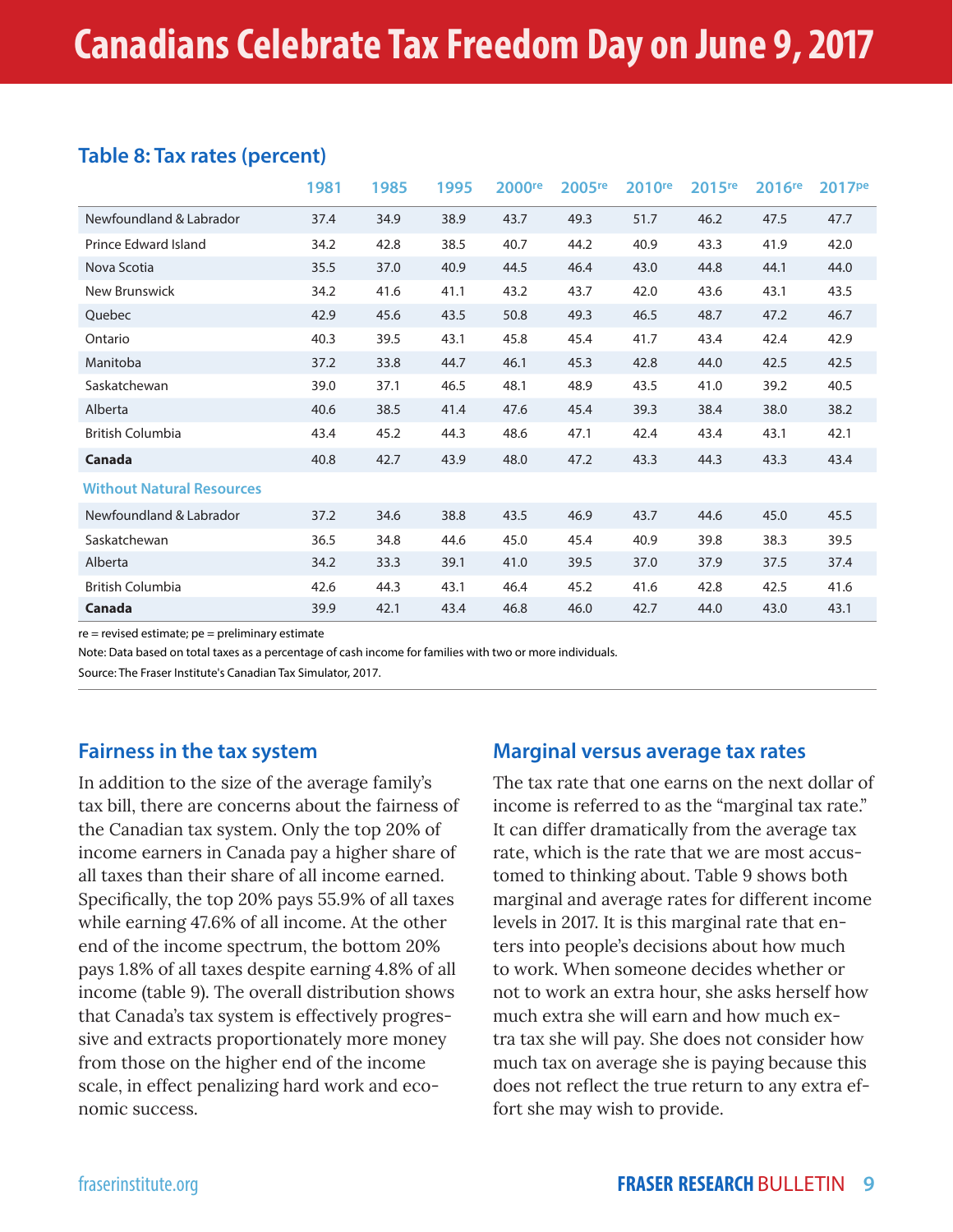# **Table 9: The distribution of cash income and tax across deciles, and the average and marginal tax rates by decile, 2017, preliminary estimate**

| <b>Decile</b>                                                     |       | $\overline{2}$    | 3                 | 4                 | 5                 | 6                 |                                     | 8     | 9                 | 10                 |
|-------------------------------------------------------------------|-------|-------------------|-------------------|-------------------|-------------------|-------------------|-------------------------------------|-------|-------------------|--------------------|
| <b>Distribution across deciles</b>                                |       |                   |                   |                   |                   |                   |                                     |       |                   |                    |
| Tax                                                               | 0.5%  | 1.3%              | 2.6%              | 4.3%              | 5.9%              | 7.7%              | 9.8%                                | 12.1% | 16.3%             | 39.6%              |
| Income                                                            | 1.6%  | 3.2%              | 4.4%              | 5.5%              | 6.8%              | 8.3%              | 10.1%                               | 12.5% | 16.1%             | 31.6%              |
| Average tax rate                                                  | 13.7% | 18.7%             | 27.5%             | 35.7%             | 39.0%             | 42.1%             | 43.9%                               | 43.9% | 46.2%             | 57.0%              |
|                                                                   |       | $1 \rightarrow 2$ | $2 \rightarrow 3$ | $3 \rightarrow 4$ | $4 \rightarrow 5$ | $5 \rightarrow 6$ | $6 \rightarrow 7$ $7 \rightarrow 8$ |       | $8 \rightarrow 9$ | $9 \rightarrow 10$ |
| Marginal tax rates when moving<br>from a lower to a higher decile |       | 23.6%             | 51.3%             | 68.4%             | 52.3%             | 56.8%             | 52.2%                               | 43.5% | 54.6%             | 68.2%              |

#### Notes:

(1) Deciles group families from lowest to highest incomes with each group containing ten percent of all families. The first decile, for example, represents the ten percent of families with the lowest incomes.

(2) Deciles may not sum to 100% due to rounding.

(3) The marginal tax rate is the change in the average tax paid by decile relative to the change in average income, when moving from one decile to a higher decile.

Source: The Fraser Institute's Canadian Tax Simulator, 2017.

As table 9 shows, these rates jump considerably as one moves from the second to the third income group, reflecting that initially it is very costly to work because one rapidly loses social assistance. The reason for this result is that many social assistance payments are reduced (the gains are "clawed back") once the recipient starts earning income. In effect, these "clawbacks" can cause the tax rate on the first few dollars of earned income to be very high. This effect fades in the middle income brackets but rises again at higher levels of income from the effect of increasing progressivity.

## **Conclusion**

The Canadian tax system is complex and no single number can give us a complete idea of who pays how much. That said, Tax Freedom Day is the most comprehensive and easily understood indicator of the overall tax bill of the average Canadian family. In 2017, Canadians celebrate Tax Freedom Day on June 9, one day later than in 2016.

# **Methodology—How the Fraser Institute's Canadian Tax Simulator Works**

Tax Freedom Days are calculated using the Fraser Institute's Canadian Tax Simulator. The Canadian Tax Simulator is a model we use to calculate all the taxes paid to the three levels of government by average families. The calculation has two parts. First, we calculate total cash income, then we estimate total taxes paid.

Cash income includes wages and salaries, selfemployment income (farm and non-farm), interest, dividends, private and government pension payments, old age pension payments, and other transfers from governments (such as the Canada Child Benefit). The sources for this data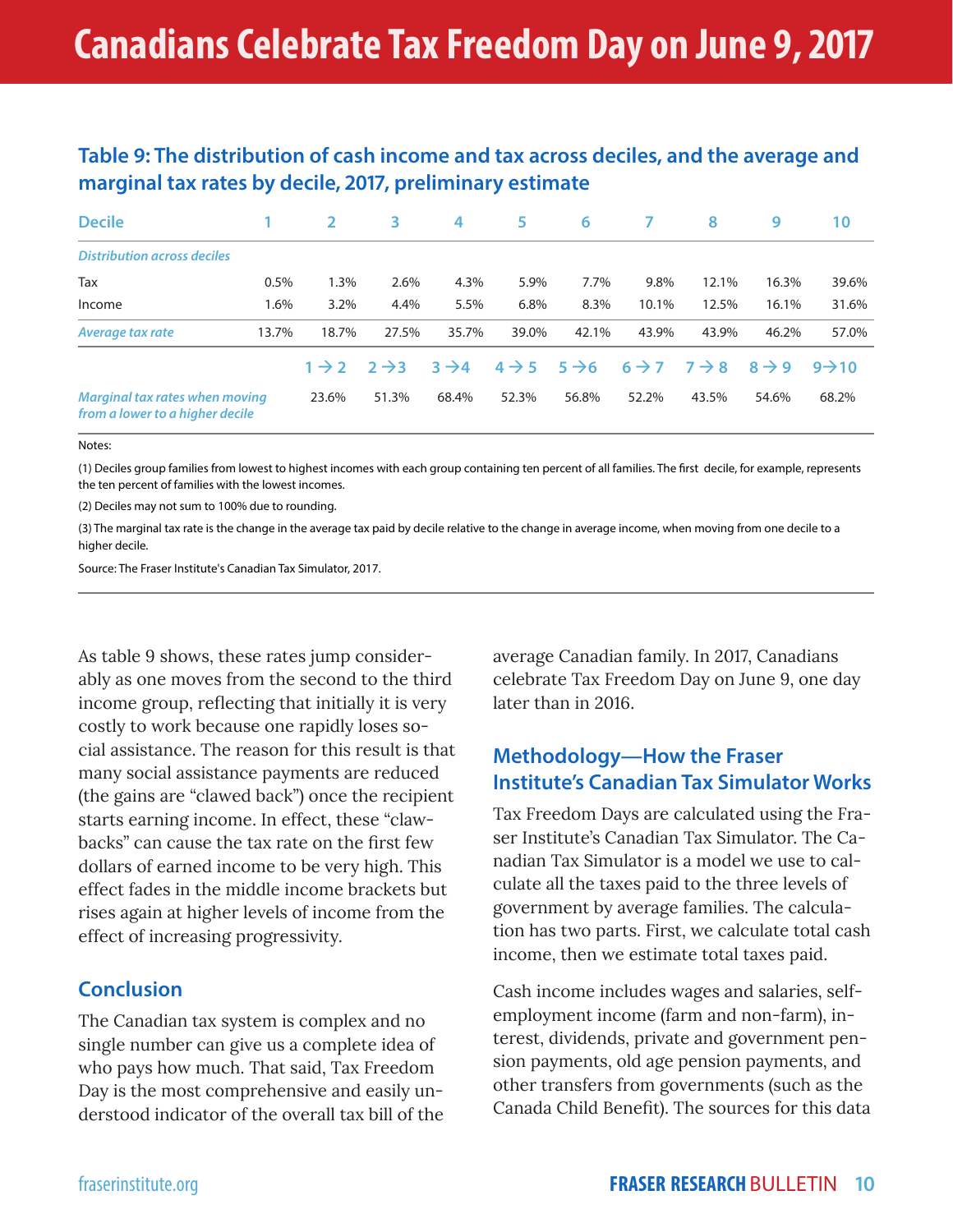are Statistics Canada (Provincial Economic Accounts, National Accounts, Investment Income division, farm income series) and the Canada Revenue Agency.

A broader definition of income is total income before taxes, which includes cash income plus fringe benefits from employment, the value of food from farms, investment income from pension plans and insurance companies, and corporate retained earnings. However, cash income is the appropriate income measure to convey the size of the total tax bill imposed on Canadian families because total income before taxes includes deferred incomes such as investment income accumulated by pension plans, interest accumulated on insurance policies, and corporate retained earnings. While these types of incomes are accumulated, they are not paid to Canadian families in the current year, and thus should not be considered as part of their income for Tax Freedom Day calculations.

The tax calculation consists of adding up the various taxes that Canadian families pay to the three levels of government: federal, provincial, and local. These include income taxes, payroll taxes, health taxes, sales taxes, property taxes, profit taxes, fuel taxes, vehicle taxes, carbon taxes, import duties, liquor taxes, tobacco taxes, amusement taxes, natural resource fees, and a host of other levies. The tax data comes from Statistics Canada (System of National Accounts, Government Finance) as well as federal and provincial public accounts and government budgets (for the latest year of analysis).

Statistics Canada's Social Policy Simulation Database and Model, version 22.3 (SPSD/M), is an important part of the Canadian Tax Simulator; it is used to calculate Tax Freedom Days from 1997 to 2017. SPSD/M helps allocate federal taxes to the provinces as well as cash income and tax shares to an average family.

After the current income and tax totals for each family type are determined, Tax Freedom Day is calculated by dividing total taxes paid in the current year by total cash income. The result is then converted to days of the year, starting from January 1. That date on the calendar is then Tax Freedom Day.

# **References**

- Clemens, Jason, and Niels Veldhuis (2003). Who pays business taxes? A different view. *Fraser Forum* (October).
- Ebrahimi, Pouya, and François Vaillancourt (2016). *The Effect of Corporate Income and Payroll Taxes on the Wages of Canadian Workers*. Fraser Institute. <https://www.fraserinstitute.org/sites/default/files/effect-of-corporate-income-and-payroll-taxes-on-wages-of-canadian-workers.pdf>, as of May 26, 2017.
- McKenzie, Kenneth, and Ergete Ferede (2017). *Who pays the corporate tax? Insights from the literature and evidence for Canadian provinces*. The School of Public Policy. <http://www.policyschool.ca/ wp-content/uploads/2017/04/Corporate-Tax-McKenzie-Ferede1.pdf>, as of June 2, 2017.
- Palacios, Milagros, Charles Lammam, and Feixue Ren (2016). *Canadians Celebrate Tax Freedom Day on*  June 7, 2016. Fraser Institute. <https://www.fraserinstitute.org/sites/default/files/Tax-Freedom-Day-2016.pdf>, as of May 26, 2017.
- Treff, Karin, and Deborah Ort (various dates). *Finances of the Nation* (various issues). Canadian Tax Foundation. <https://www.ctf.ca/CTFWEB/EN/ Publications/Finances of the Nation.aspx>, as of May 26, 2017.
- Treff, Karin, and David B. Perry (various dates). *Finances of the Nation* (various issues). Canadian Tax Foundation. <https://www.ctf.ca/CTFWEB/EN/ Publications/Finances\_of\_the\_Nation.aspx>, as of May 26, 2017.
- Wen, Jen-Francois (2014). *Capital Budgeting and Fiscal Sustainability in British Columbia*. Fraser Institute. <https://www.fraserinstitute.org/sites/default/ files/capital-budgeting-and-fiscal-sustainabilityin-british-columbia.pdf>, as of May 26, 2017.